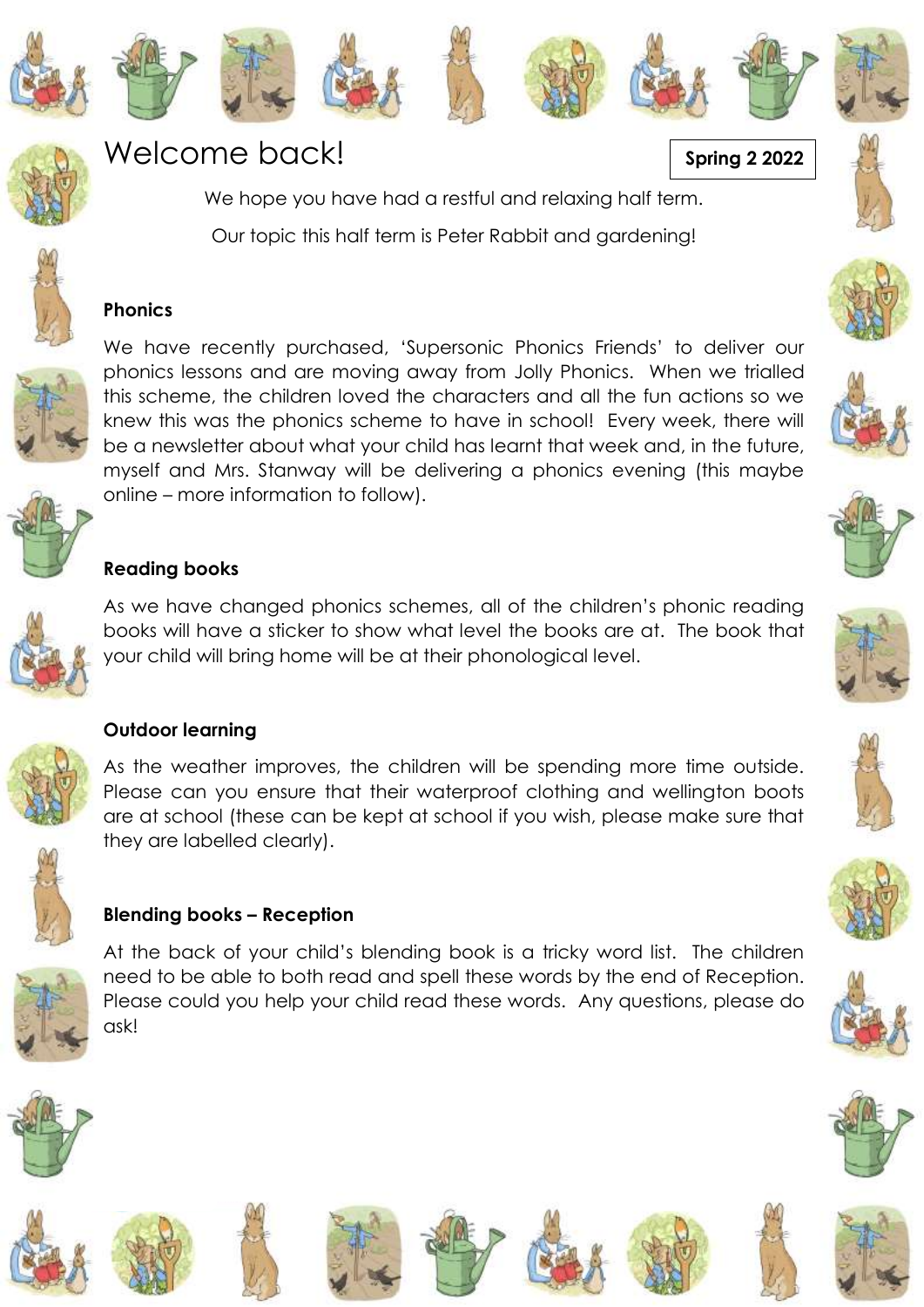



















Thank you for filling in the questionnaire, it was so lovely to see the responses with the majority for each answer was, 'strongly agree'. When I started at Allithwaite School, it was one of my missions to rapidly increase parental communication and to create a stronger partnership with parents to help support their child's learning journey.

To clarify a few of the questions that had some responses, 'I do not know':

➢ Parents evenings are in the Autumn and Spring term with written reports sent in the Summer Term.

journey, please do add photos and comments to your child's online learning journey via Tapestry. This helps us with your child's learning journey and at the end of their journey in Snowy Owls, it is also a

- ➢ The noticeboard is the board outside the door where Snowy Owls are
- 





### **We are going on an adventure!**

wonderful keepsake.

dropped off and picked up.

In the summer term, we plan to walk more and learn more about our local area with a possible trip to Hampsfell – we will keep you informed. We will also like to walk to a local farm in the summer term so we will be practicing increasing our leg strength by taking regular walks around the village. As with all walks around the village, you will be informed either the day before or in the morning during drop off.





#### **Brushing teeth at school**

Implementing the new EYFS framework in September 2021, a new section of the framework includes oral health. Oral health has been included in the EYFS reframed framework due to; "nearly a quarter of 5 year olds in England have tooth decay, with 3 or 4 teeth affected on average." Gov.uk.



A suggestion is for supervised brushing at school, which would most probably take place at 1:30, half an hour after lunch. If we were to implement this, I would like to ask parents their point of view on it, whether they would be happy their child is supervised brushing their teeth at school and I would also need staff to be trained in this area. If you have an opinion about this, please could you email me at: [snowyowls@allithwaite.cumbria.sch.uk](mailto:snowyowls@allithwaite.cumbria.sch.uk) by **Friday 11th**







twinkl www.twinkl.co.uk

**March.**